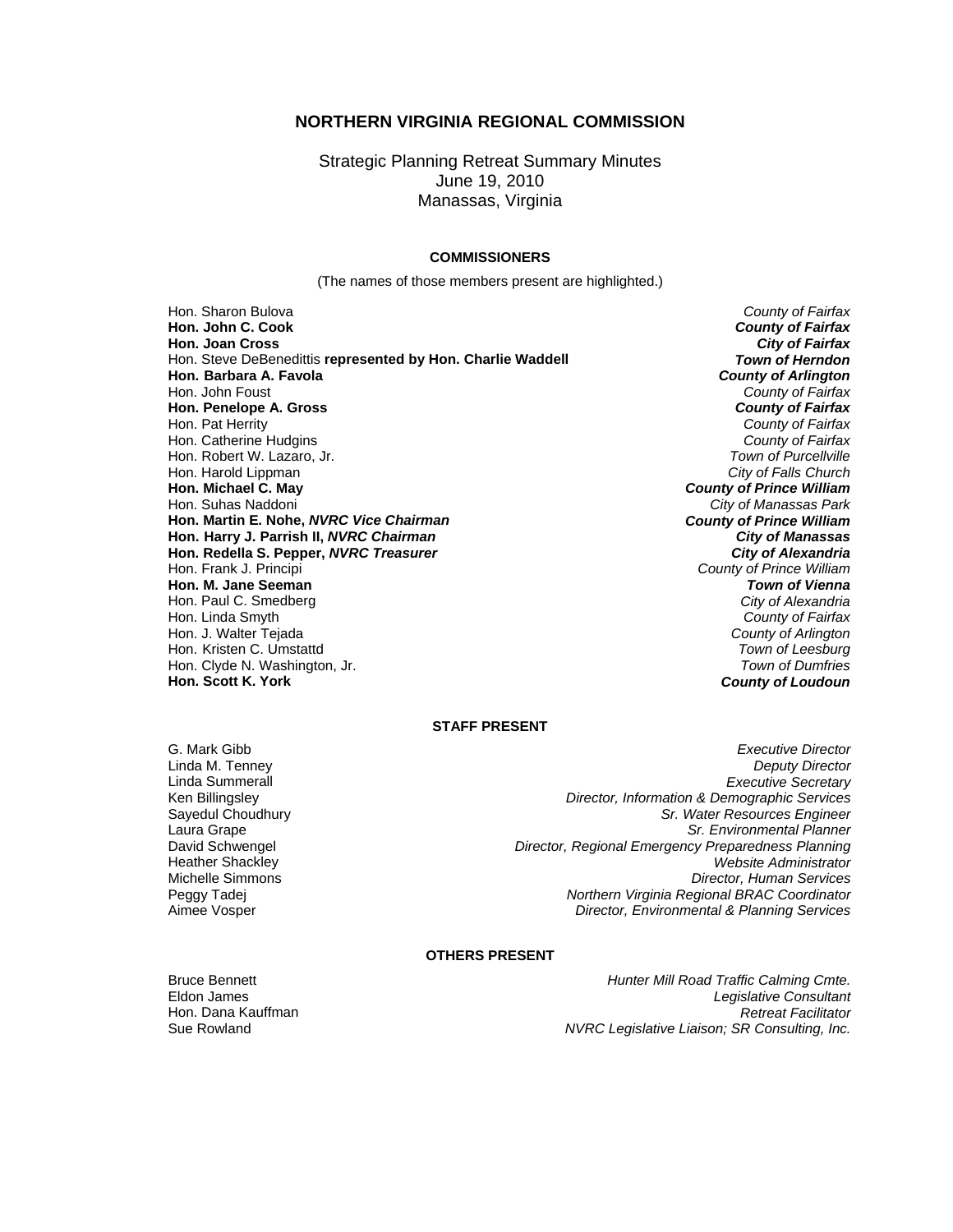Summary Minutes of the Commission Page 2 June 19, 2010

## Call to Order

Chairman Parrish called the meeting to order at 9:09 a.m. He welcomed the members and staff and introduced the facilitator, Dana Kauffman.

Mr. Kauffman read an email Commissioner Lippman had sent to Mr. Gibb commending the Commission and its staff for its work, and that serving on the Commission has been the highlight of his political tenure.

### Nominating Committee Report

Commissioner York, Nominating Committee Chairman, reported that the current officers are eligible for reelection and have agreed to stand for re-election. The Nominating Committee recommends the following slate of officers for election at the Commission's July 22 meeting:

| Harry J. Parrish II | Chairman      |
|---------------------|---------------|
| Martin Nohe         | Vice Chairman |
| Redella Pepper      | Treasurer     |

Commissioner Favola moved that nominations be closed. The motion was seconded and carried unanimously.

Commissioner Favola moved the slate of officers as presented for election. The motion was seconded and carried unanimously.

#### Strategic Planning

#### **What We Do Well**

- $\Box$  Represent region and give a larger, more powerful voice to issues the jurisdictions deem important
- □ Promote regional cooperation
- $\Box$  Debate the larger issues facing the region
- $\Box$  Provide an opportunity to network with other members to get the larger regional picture
- $\Box$  Host guest speakers to provide useful information that boards/councils may not ordinarily hear
- $\Box$  Coordination by jurisdictions' legislative liaisons on legislative platforms
- Coordination by jurisdictions, through NVRC, on the composite index was a success [this past legislative session]
- $\Box$  GMU is a regional success it was the vision of NVRC Commissioners and the business community

#### **Obstacles**

- *NVRC Funding is grant driven, and we must go after individual projects*
- *Presence/Awareness*
	- o NVRC doesn't have a high presence*;* we need to raise NVRC's profile
	- o NVRC staff are known and respected among the jurisdictions' staff. The Commissioners know, respect and enjoy NVRC but forget NVRC when they leave a meeting
	- o The citizens don't understand the impact of Richmond's actions. An entity needs to create a simple cogent display for citizens
	- o National and international issues add a layer to the local/regional issues

#### *Duplications*

o Duplicative regional groups equal more expense (e.g., Northern Virginia Transportation Authority); difficulty finding elected officials to serve on all the regional groups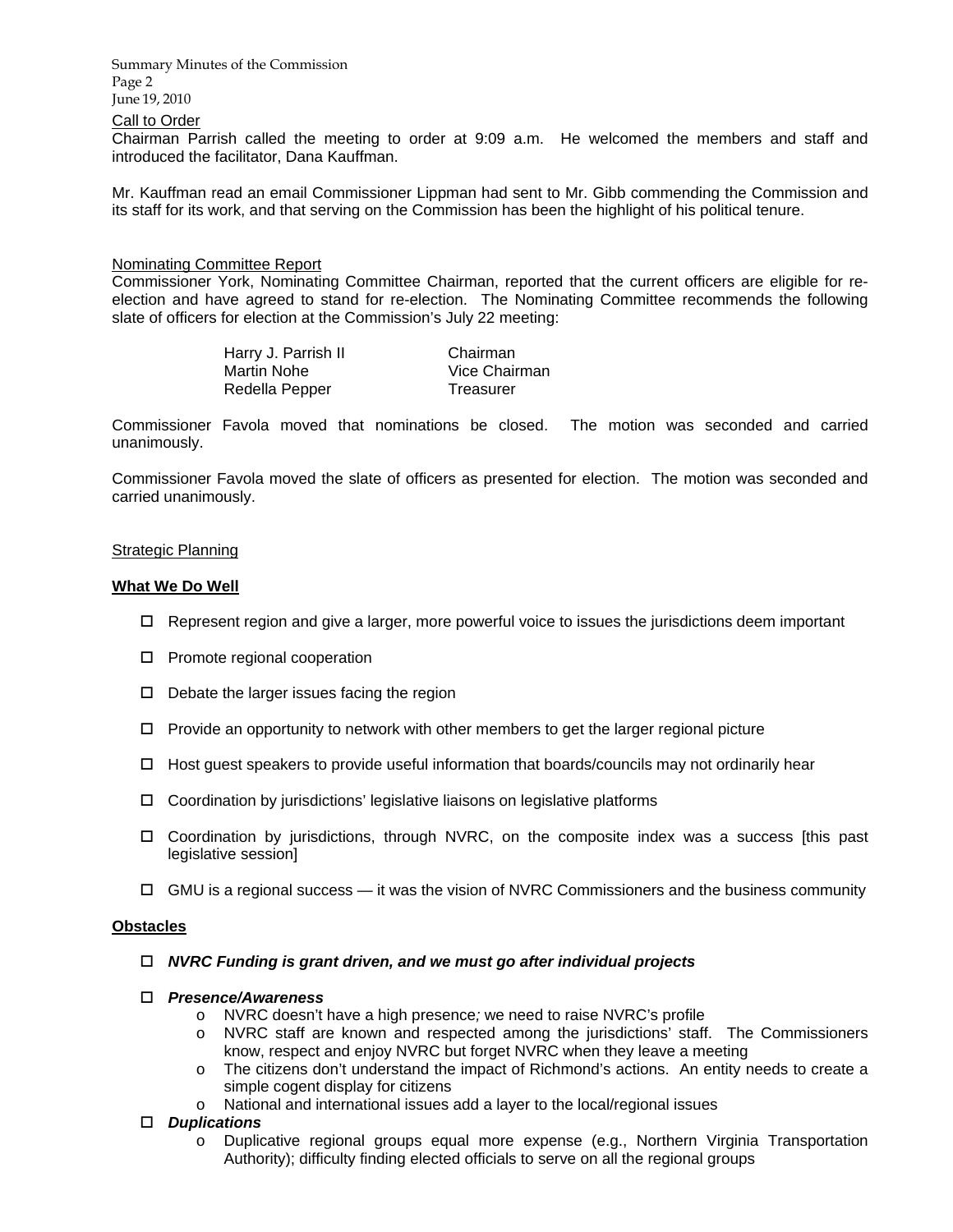Summary Minutes of the Commission Page 3 June 19, 2010

o There are too many planning organizations; more coordination is needed

# *Other*

o Political party considerations; some things just can't be done regionally

## **Opportunities/Potential Solutions**

## *General Assembly/Governor*

- o We represent Northern Virginia. One-third of Virginia's population resides in Northern Virginia. We don't have enough state legislative successes. Despite NVRC's focus on the General Assembly, NVRC is not felt as a presence in Richmond. Local elected officials need to also represent NVRC when they are at the General Assembly
- o Tell Richmond to leave us alone don't pass legislation; we now have to rely more on ourselves than on Richmond
- o Unification of the Northern Virginia Delegation
- o Lobby the state *regionally* as Northern Virginia
- o The governor is interested in regional solutions

# *Outreach/Information Sharing*

- o Outreach to develop joint agenda for Northern Virginia
- o Work with business community/chambers of commerce
	- The Fairfax Chamber of Commerce is interested in a Northern Virginia long-range study and working with NVRC on that study; they want to bring all the chambers in Northern Virginia together
	- Develop trust between NVRC and the business community so we can solve crises when they occur
	- MWCOG is now working with the Greater Washington Board of Trade. NVRC should reach out to the local Chambers of Commerce, Northern Virginia Technology Council (NVTC) and the business community.
- o Expand outreach to Include the education community
- o Expand focus beyond Northern Virginia to D.C. and Maryland for possible sharing of services
- o Like our success with the composite index this past legislative session, we should focus on issues that are important to residents and to the business community
- o Commissioner Nohe announced he will be the incoming president of the Virginia Association of Planning District Commissions (VAPDC), and his goal is to attend a commission meeting of the other 20 planning district commissions to find out the most exciting thing each PDC is doing. Mr. Gibb added that the Hampton Roads PDC wants to meet with NVRC to discuss legislative strategy.
- o Community Energy Planning
	- Energy efficiency is an NVRC initiative bring in the business community; NVRC can develop a regional energy plan with the help of the business community
	- Mr. Gibb stated we will bring everyone together for a summit on a regional energy plan; Washington Gas and Dominion Power have already committed funding for a summit
- o Reorganize NVRC staff to work with jurisdictions' staff on the topics. Need regional unity: elected officials, business community and citizens — bring them on board to help us

## *Presence/Awareness*

- o The Boards and Councils should encourage their staff to cooperate with NVRC
- o The Councils and Boards tend to get to know organizations because they "do things to us"
- o Important to communicate with all elected officials and the Northern Virginia Delegation (not just Commissioners)
- o Create a monthly e-newsletter, or brief email with hot link(s) to item on NVRC's website, and send it to all elected officials
- o NVRC officers should make the rounds to the board and council meetings to inform them what NVRC is doing
- o Have the officers and Executive Director meet with new elected officials to explain what NVRC is
- o A public relations person is needed